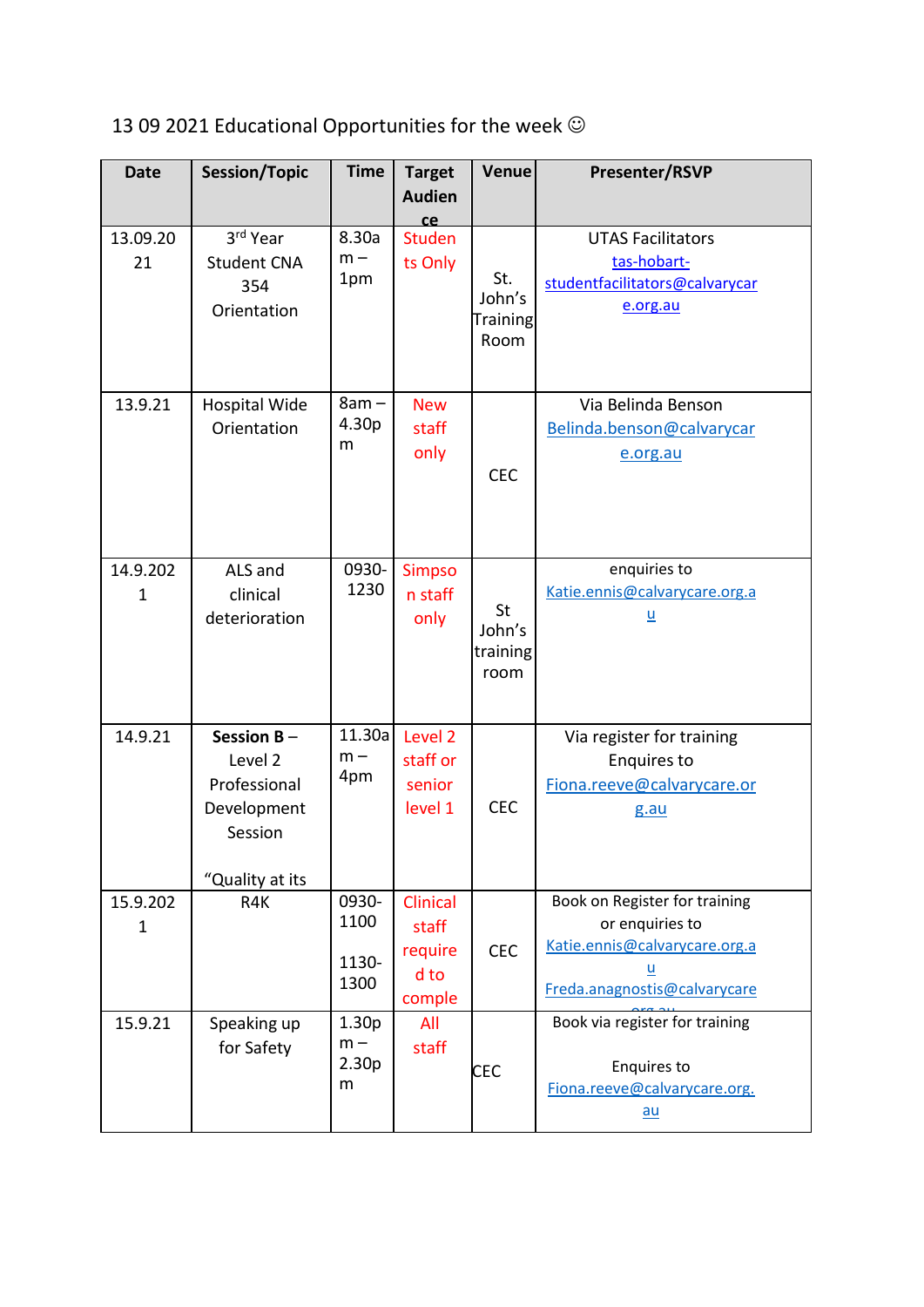| 15.9.202<br>$\mathbf 1$  | IV cannulation                                                     | $3.00 -$<br>5.00p<br>m            | RN's<br>only             | Calvary<br>Educati<br>on<br>Centre | Bookings on Register for<br>Training<br>or enquiries to<br>Alyson.coombe@calvarycare.o<br>rg.au<br>Freda.anagnostis@calvarycare |
|--------------------------|--------------------------------------------------------------------|-----------------------------------|--------------------------|------------------------------------|---------------------------------------------------------------------------------------------------------------------------------|
| 16.9.202<br>$\mathbf{1}$ | Speaking Up<br>for Safety                                          | $2 -$<br>3pm                      | All<br><b>Staff</b>      | Saint<br>Johns<br>Training<br>Room | Enquiries to:<br>Fiona.Reeve@calvarycare.org.<br>au<br>Freda.anagnostis@calvarycare<br>.org.au                                  |
| 17.09.20<br>21           | 3rd Year<br><b>Student CNA</b><br>354<br>Debrief                   | $1pm$ -<br>3.30 <sub>p</sub><br>m | <b>Studen</b><br>ts Only | Calvary<br>Educati<br>on<br>Centre | <b>UTAS Facilitators</b><br>tas-hobart-<br>studentfacilitators@calvarycar<br>e.org.au                                           |
| 17.9.202<br>$\mathbf{1}$ | Dr Rosie<br>Harrup talks<br>on<br>Myeloprolifera<br>tive Disorders | 3pm                               | Clinical<br><b>Staff</b> | Gibson<br>Unit                     | Enquiries to:<br>Deb.foster@calvarycare.org<br><u>.au</u>                                                                       |

## Educational Opportunities for the remainder of September

| <b>Date</b> | Session/Topi    | <b>Time</b> | <b>Target</b>  | Venue   | <b>Presenter/RSVP</b>                             |
|-------------|-----------------|-------------|----------------|---------|---------------------------------------------------|
|             | C               |             | <b>Audie</b>   |         |                                                   |
|             |                 |             | <sub>nce</sub> |         |                                                   |
| 20.09.2     | 6 Hour          | 0930-       | Clinical       |         | <b>Discuss with NUM &amp; Book via</b>            |
| 021         | Mandatory       | 1530        | <b>Staff</b>   | Calvary | <br>算算算                                           |
|             | <b>Training</b> |             |                | Educati | $-0.000$<br>                                      |
|             | <b>BLS</b>      |             |                | on.     | Register<br>Register for Training<br>for training |
|             | Manual          |             |                | Centre, | Enquiries to:                                     |
|             |                 |             |                | Lenah   | L&DEducationBookings@calvaryc                     |
|             | handling        |             |                | Valley  |                                                   |
|             | PCA/Epidural    |             |                |         | are.org.au                                        |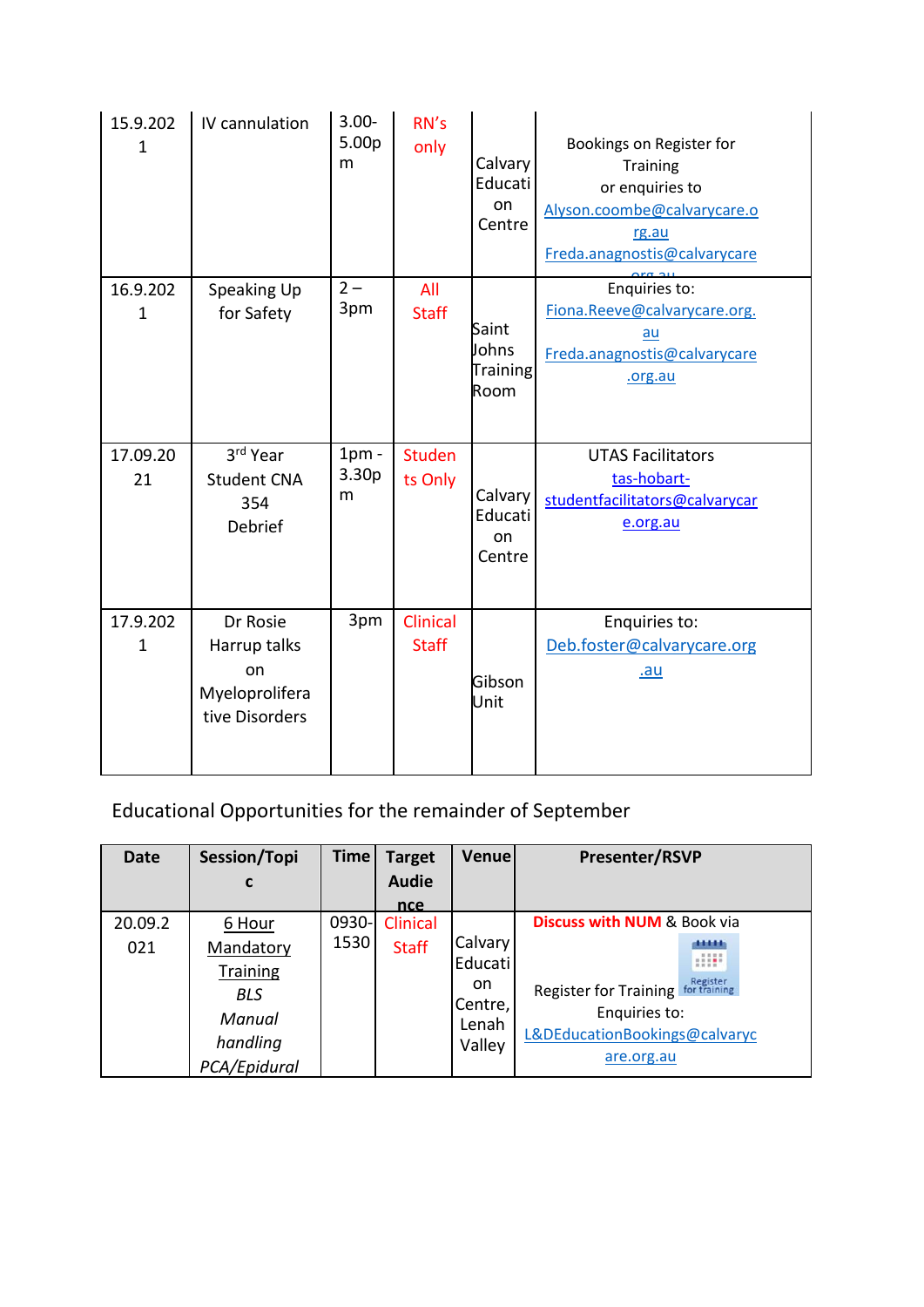| 21.8.20<br>21  | Dr<br>Anna Johnst<br>on talks on<br>aggressive<br><b>NHL</b>               | 2pm                             | Clinical<br><b>Staff</b>                             | Gibson<br>Unit                                        | Enquiries to:<br>Deb.foster@calvarycare.org.au                                                  |
|----------------|----------------------------------------------------------------------------|---------------------------------|------------------------------------------------------|-------------------------------------------------------|-------------------------------------------------------------------------------------------------|
| 22.9.20<br>21  | ALS and<br>clinical<br>deterioration                                       | 1100-<br>1400                   | <b>Simpso</b><br>n staff<br>only                     | St<br>John's<br>training<br>room                      | enquiries to<br>Katie.ennis@calvarycare.org.au                                                  |
| 22.09.2<br>021 | <b>Advance Life</b><br>Support and<br>Resus 4 Kids                         | 0900-<br>1430                   | <b>AE</b><br><b>Staff</b>                            | Calvary<br>Educati<br>on<br>Centre                    | Enquiries to:<br>Emily.Otten@calvarycare.org.a<br><u>u</u>                                      |
| 22.9.20<br>21  | <b>GSU</b> clinical<br>$supper - with$<br>Carey Gall &<br>Anthony<br>Eaton | $5.30 -$<br>8.00p<br>m          | GSU<br>staff<br>only                                 | Calvary<br>educati<br>on<br>Centre<br>Lenah<br>Valley | Bookings via Sarah Goss or Aly<br>Coombe                                                        |
| 23.9.20<br>21  | <b>ALS</b>                                                                 | 1100-<br>1400                   | Clinical<br>staff<br>requir<br>ed to<br>compl<br>ete | Lenah<br>Valley<br>Educati<br>on<br>centre            | Book on Register for training<br>or enquiries to<br>Katie.ennis@calvarycare.org.au              |
| 23.9.20<br>21  | IV<br>cannulation                                                          | 12.00<br>2.00 <sub>p</sub><br>m | RN's<br>only<br>Rehab<br>staff<br>only               | St.<br>John's<br>training<br>room                     | Bookings on Register for Training<br>or enquiries to<br>Freda.anagnostis@calvarycare.or<br>g.au |